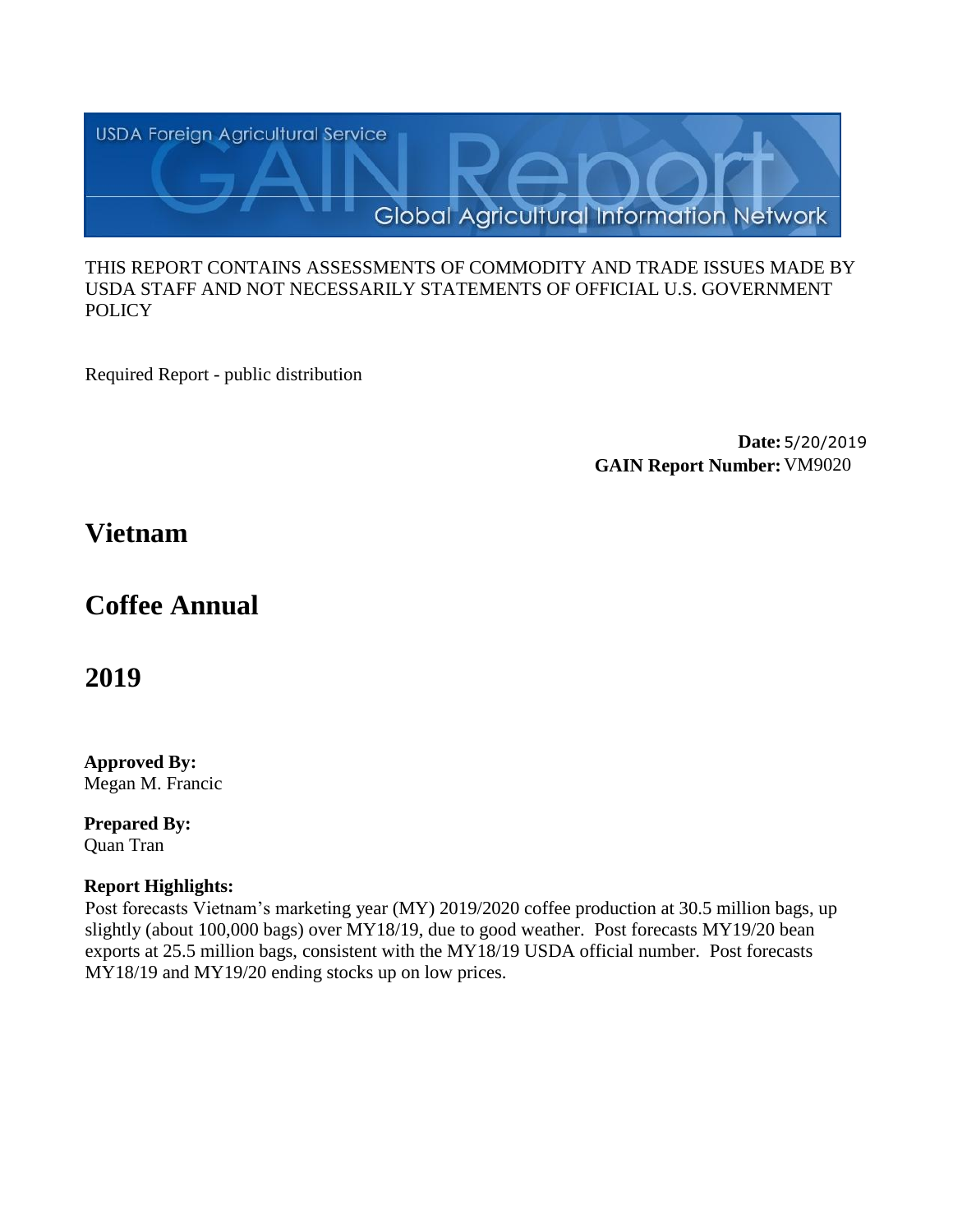### **Executive Summary:**

Industry was worried about the impact of El Niño during the first four months of calendar year (CY) 2019 on coffee production in Vietnam. However, the hot weather helped coffee trees with their flowering and cherry setting, and Post expects another good harvest in MY19/20.

Due to unfavorable market prices in MY18/19, Post forecasts that a large carryover stock will be transferred to the new MY. Farmers consider coffee a reliable cash crop and are not averse to storing it in anticipation of better prices.

**Commodities:** Coffee, Green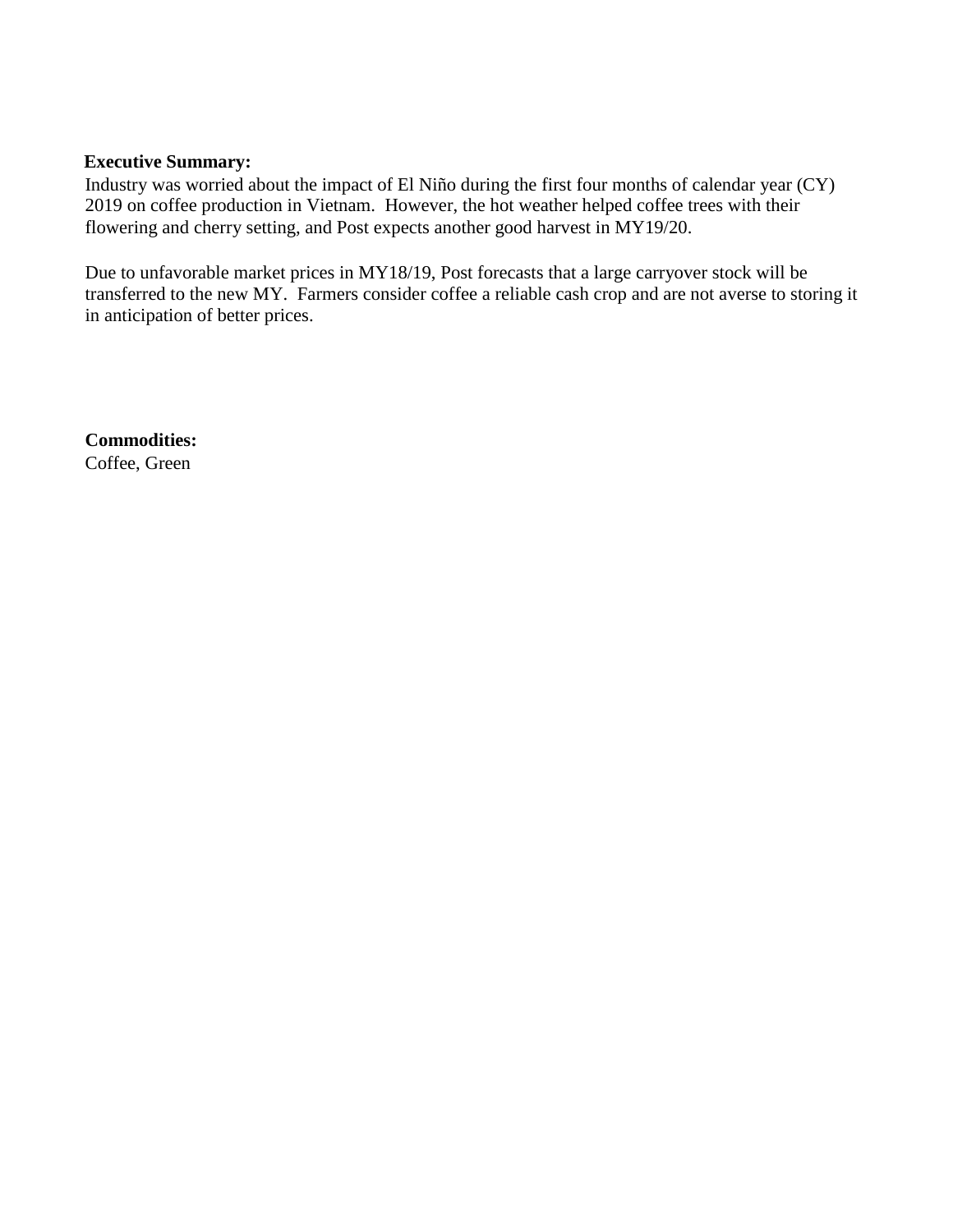### **Production:**

### MY19/20 Crop (beginning October 2019)

Generally attributed to El Niño, the temperature in the early part of CY19 was very hot and dry, forcing farmers to use more water to support their trees during the flowering stage. However, the hot and dry weather was also beneficial, as disparate temperatures between day and night promoted blossoming and led to easier pollination.

The rainy season was slightly delayed, but adequate. Together with reservoir water, the rains were enough to supply the trees at the latter stages of coffee production. Post forecasts total MY19/20 production at 30.5 million 60 kg bags, slightly higher than 30.4 million bags estimated in MY18/19.

### Robusta Production

With black pepper prices falling continuously over the past three years, farmers are no longer moving from coffee to pepper. However, the new trend is that farmers are trying to maximize their income by inter-cropping fruit trees in coffee plantations. Coffee is still the key cash crop, but durian, passion fruit, mango, and avocado can tremendously increase farmers' income. Therefore, Post forecasts that Robusta production area will not change significantly in MY19/20.

|                                   | <b>MY17/18</b> | . .<br><b>MY18/19</b><br><b>Estimate</b> |            | <b>MY19/20</b><br><b>Forecast</b> |            |
|-----------------------------------|----------------|------------------------------------------|------------|-----------------------------------|------------|
|                                   |                | Old                                      | <b>New</b> | Old                               | <b>New</b> |
| <b>Marketing year begins</b>      | Oct. 2016      | Oct. 2017                                | Oct. 2017  | Oct. 2018                         | Oct. 2018  |
| Total area (hectare)              | 605,000        | 607,000                                  | 607,000    |                                   | 605,000    |
| <b>Production (thousand bags)</b> | 28,000         | 29,00                                    | 29,000     |                                   | 29,100     |
| Average yield (tons/ha)           | 2.78           | 2.87                                     | 2.87       |                                   | 2.93       |

#### **Table 1: Robusta Coffee Production by Marketing Year (Oct.-Sept.) (green bean)**

*Source: Post estimate*

### Arabica Production

Arabica production accounts for only 4-5 percent of Vietnam's total coffee production and its planted area accounts for about 6 percent of the total area. Arabica trees can only produce good cherries if they grow at least 1,000 meters above sea level. In Vietnam, these areas are usually in remote regions with ethnic minority populations. Therefore, the expansion of Arabica production faces difficulties in term of transportation, warehousing, and processing. Post forecasts that both Arabica production and planted area will remain steady in MY19/20 as compared to the previous year.

### **Consumption:**

In MY19/20, Post forecasts that domestic consumption will increase to 3.4 million bags, on the strength of roasted and ground coffee, which forecast at 3 million bags, or about 10 percent of total coffee production. The expansion is due to the continuing proliferation of coffee shops and cafes from both international franchises and local Vietnamese brands. The domestic coffee market has fierce competition with well-known foreign coffee brands such as Dunkin Donuts, Coffee Beans and Tea Leaves, Gloria Jeans, My Life Coffee, McCafe, PJ's, and Coffee Bene competing against each other and with local chains, such as Trung Nguyen, Phuc Long, Highlands, Coffee House, Coffee Factory, and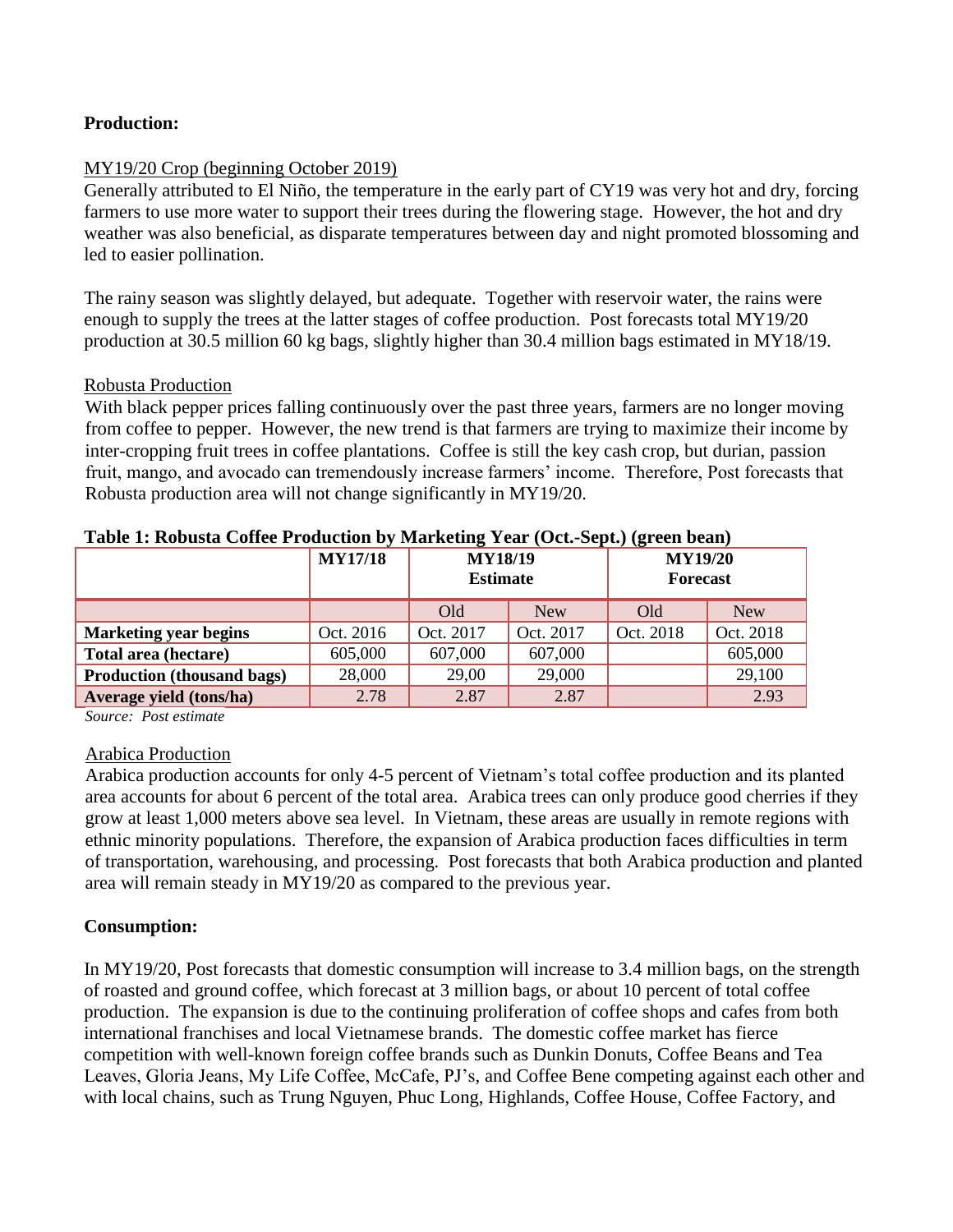King Coffee. Vietnamese coffee drinkers prefer roasted and ground coffee for its full-bodied flavors, and many chains are developing specialty and value-added coffee products to stand out in the competitive market.

### **Trade:**

### Exports

Post estimates Vietnam's MY19/20 total coffee exports, including green beans, roasted and ground, and instant coffee, at 28.3 million bags. This is due to high ending stocks, expected relatively good production, and higher green bean exports.



**Figure 1: Coffee Exports to Major Destination in the First Half of the Marketing Year (million bags)**

Figure 1 shows coffee exports in the first half of marketing year, from MY15/16 to MY18/19. Germany, the United States, and Italy remain the top three buyers of Vietnamese coffee. The total export volume dropped 5 percent to about 13.8 million bags in the first half of MY18/19, compared to the same period last year, mirroring a fall in export prices that discouraged farmers and local traders from selling. Instead, they are keeping stocks in anticipation of higher prices.

### Green Bean Exports

In MY19/20, Post forecasts Vietnam's exports at about 25.5 million bags of green coffee beans, consistent with the official MY18/19 USDA estimate, on large carry-over stocks and expected good bean production.

For MY18/19, Post estimates that the export volume will drop about 4 percent from the USDA official number of 25.5 million bags to 24.5 million bags, due to current weak export demand and expected better production from Brazilian conilon, which strongly competes with Vietnamese Robusta, from now until the end of marketing year. These dynamics will also increase carry-over stocks in MY18/19.

*Source: Vietnam Customs*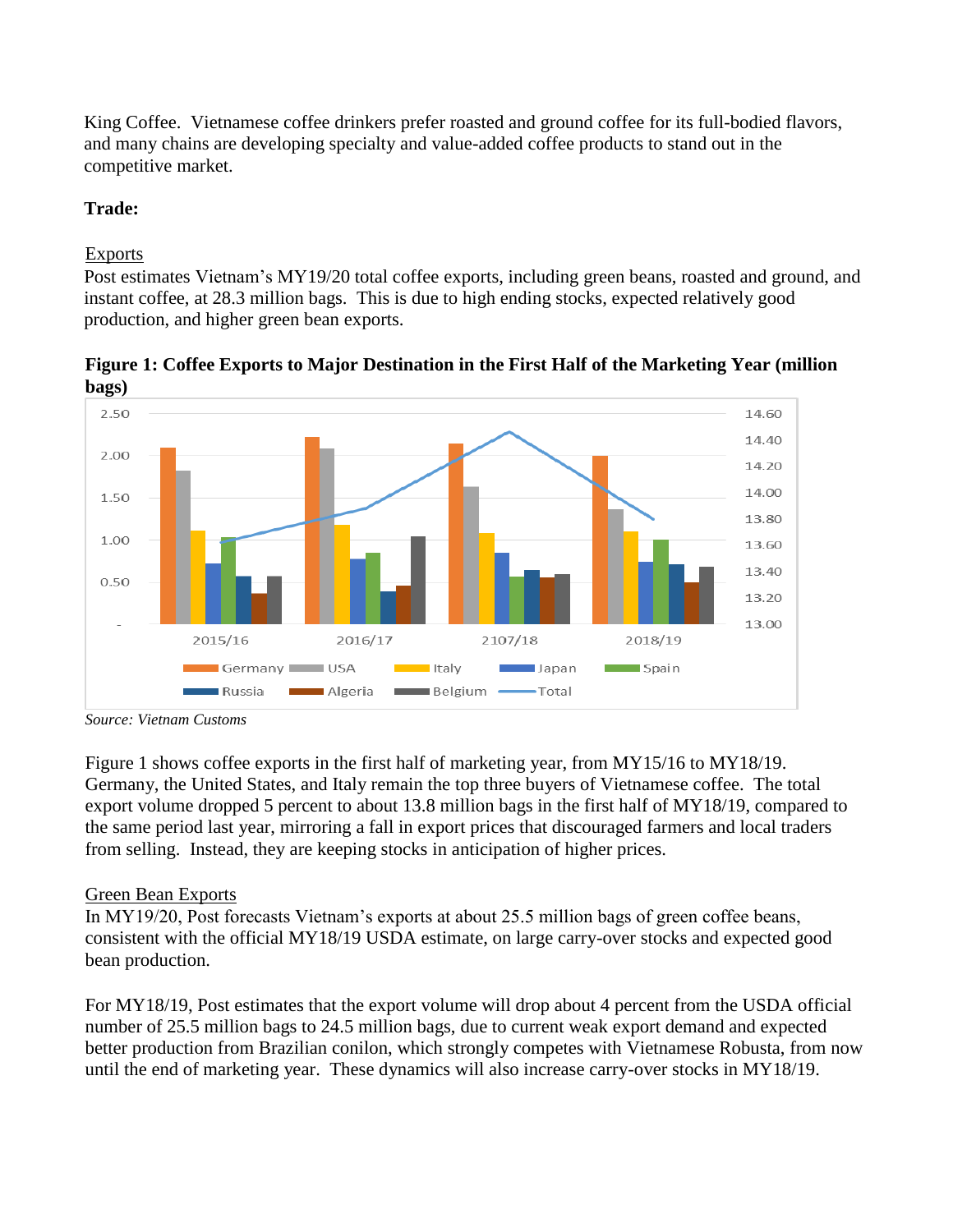

**Figure 2: Green Bean Coffee Export Volume, by Month (million 60 kg bags)**

*Source: Vietnam Customs*

### Soluble and Roasted Exports

Post forecasts slight growth in soluble and roasted coffee exports, at about 5 percent and 10 percent, respectively, over MY18/19. Roasted coffee is cheap to produce, and therefore is attracting more investment in Vietnam. For example, Nestle, a giant player in soluble coffee, recently introduced roasted coffee under the "Nestle Vietnam" label.

### Imports

Vietnam continues to import small quantities of green coffee beans, as well as roasted and instant coffee from Laos, Indonesia, Brazil, and the United States. Vietnam's imports of roasted and ground coffee from the United States have increased recently due to the expanding coffee retail sector.

Post forecasts total coffee imports in MY19/20 up slightly, about 50,000 bags, to 1.21 million bags of Green Bean Equivalent (GBE), due to the aforementioned expansion of café and coffee shops in Vietnam. Of the total, about 160,000 bags GBE are soluble coffee, 550,000 bags GBE are roast and ground, and 500,000 bags are green bean imports.

### **Prices**

### Export Prices

Monthly export prices of common ungraded green bean Robusta (FOB HCMC) in the first 8 months of MY18/19 fell continuously and were not at favorable levels. Prices averaged nearly \$1,700 per ton in October 2018 (the beginning of MY18/19) then continued to fall to some of the lowest rates as seen in the past five years. Industry has cited the depreciation of the Brazilian real and report of a good conilon crop harvest as the main reasons for the drop.

### **Figure 3: Monthly Ave. Export Prices for Green Coffee, MY13/14 to MY18/19 (\$/MT)**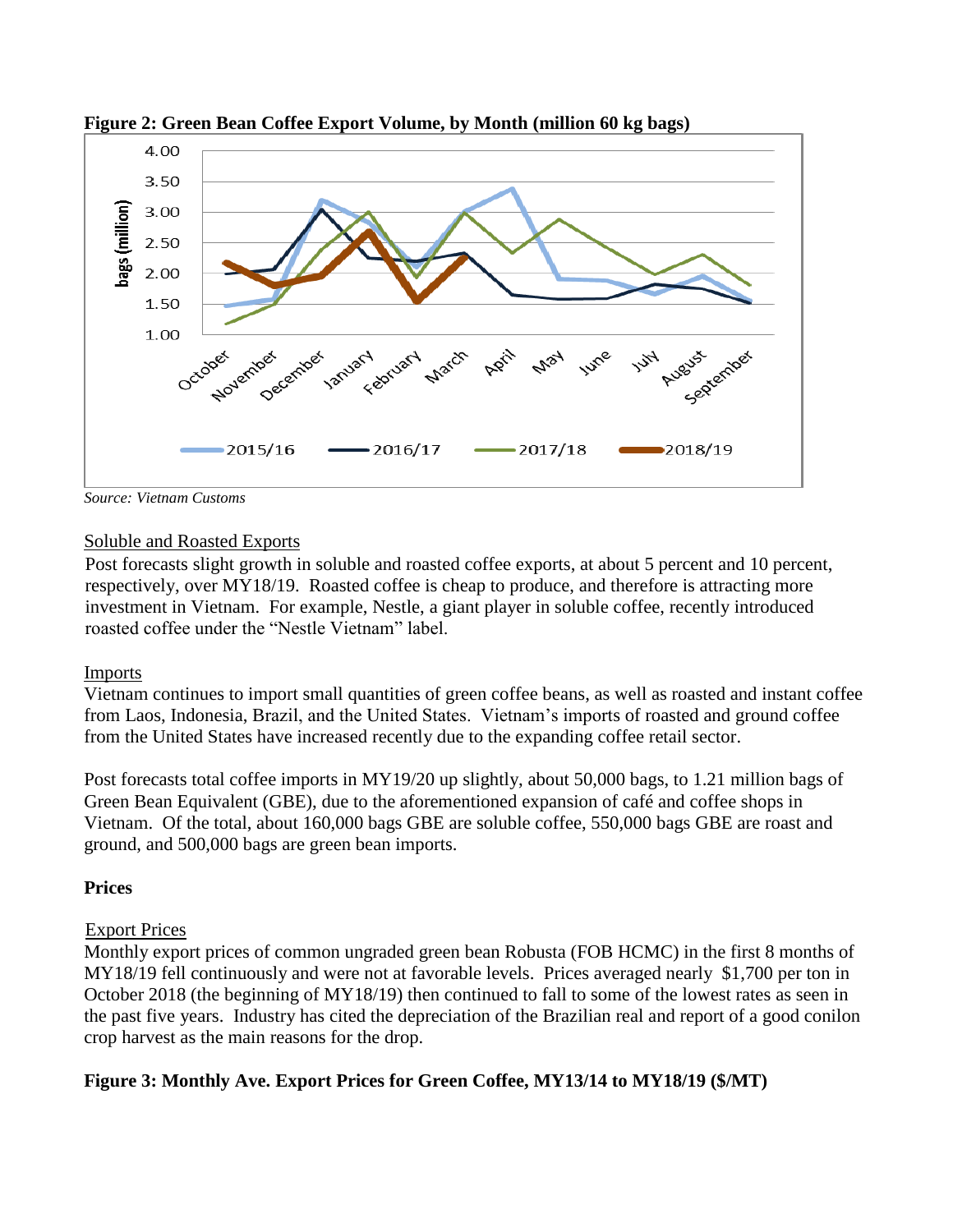

*Sources: Daktip, Vicofa, BCEC, and Local Exporters*

### Domestic Prices



**Figure 4: Local Prices for Robusta Beans, MY14/15 to MY18/19 (VND/kg)**

*Sources: Daktip, Vicofa, BCEC, and Local Exporters*

Domestic prices for Robusta common ungraded coffee beans were at their highest levels of the year in October 2018, but began to fall quickly until December. Local prices then rose from December 2018 to March 2019, and fell further to approximately VND 30,000 per kilo in May (see Figure 4).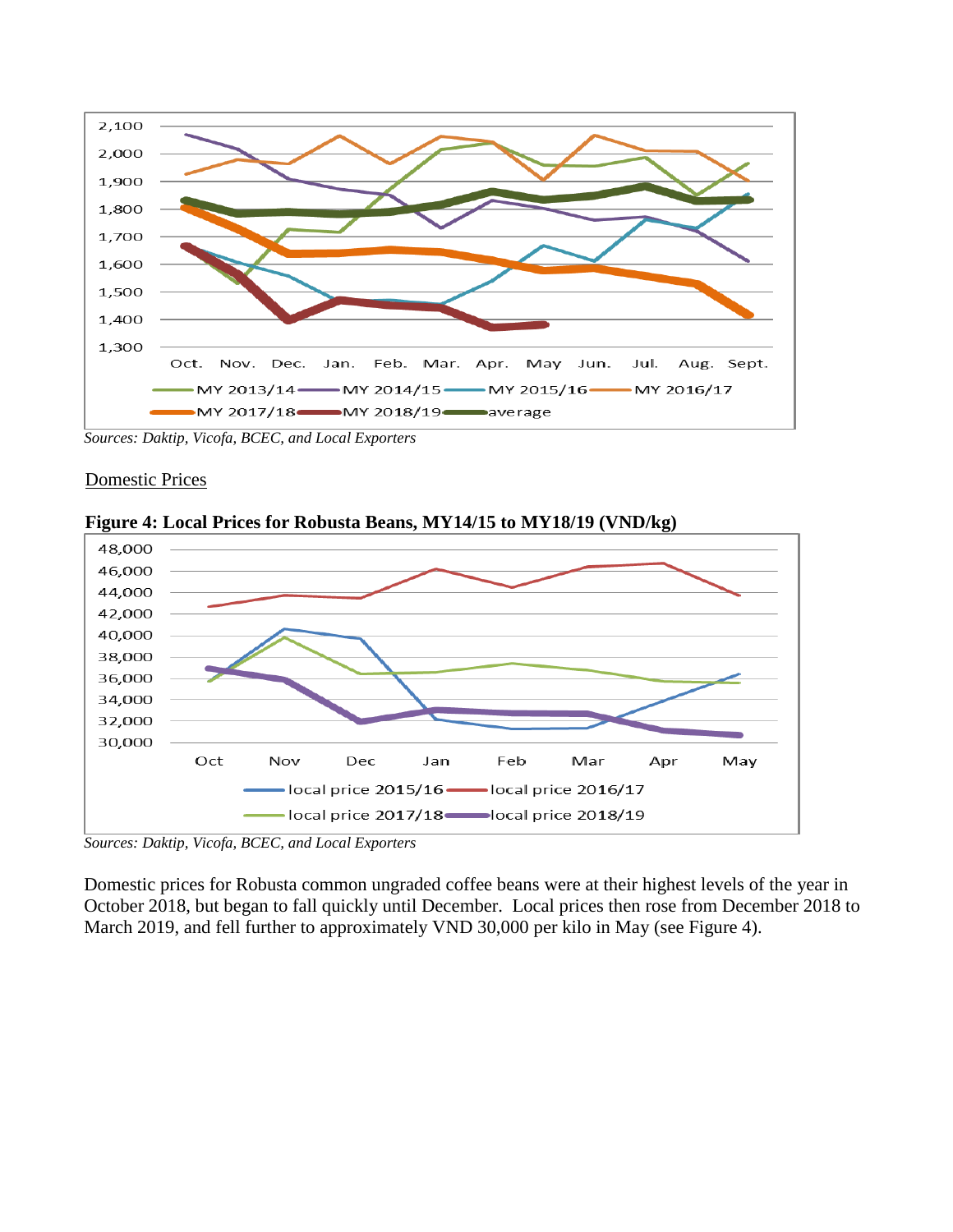

**Figure 5: Local Price Series, October 2015 to April 2019 (VND/kg)**

*Sources: Daktip, Vicofa, BCEC, and Local Exporters*

Figure 5 shows the local price performance for Robusta coffee over the past five years. Previously, the lowest price was in February 2016; however, local prices fell to even lower levels in April 2019, contributing to the high coffee stocks.

### **Stocks**

According to traders, by the end of March 2019, overall coffee stocks were already higher than in MY17/18. With Post's lower estimated export volume in MY18/19, the available stocks will be very high, or about three times higher, than MY17/18. Post forecasts that MY19/20 ending stocks will be also at high levels due to increased carryover stock from MY18/19 and expected good production. Farmers have noted that they expect prices will recover in the coming crop, though industry again cites the Brazilian conilon crop as a variable.